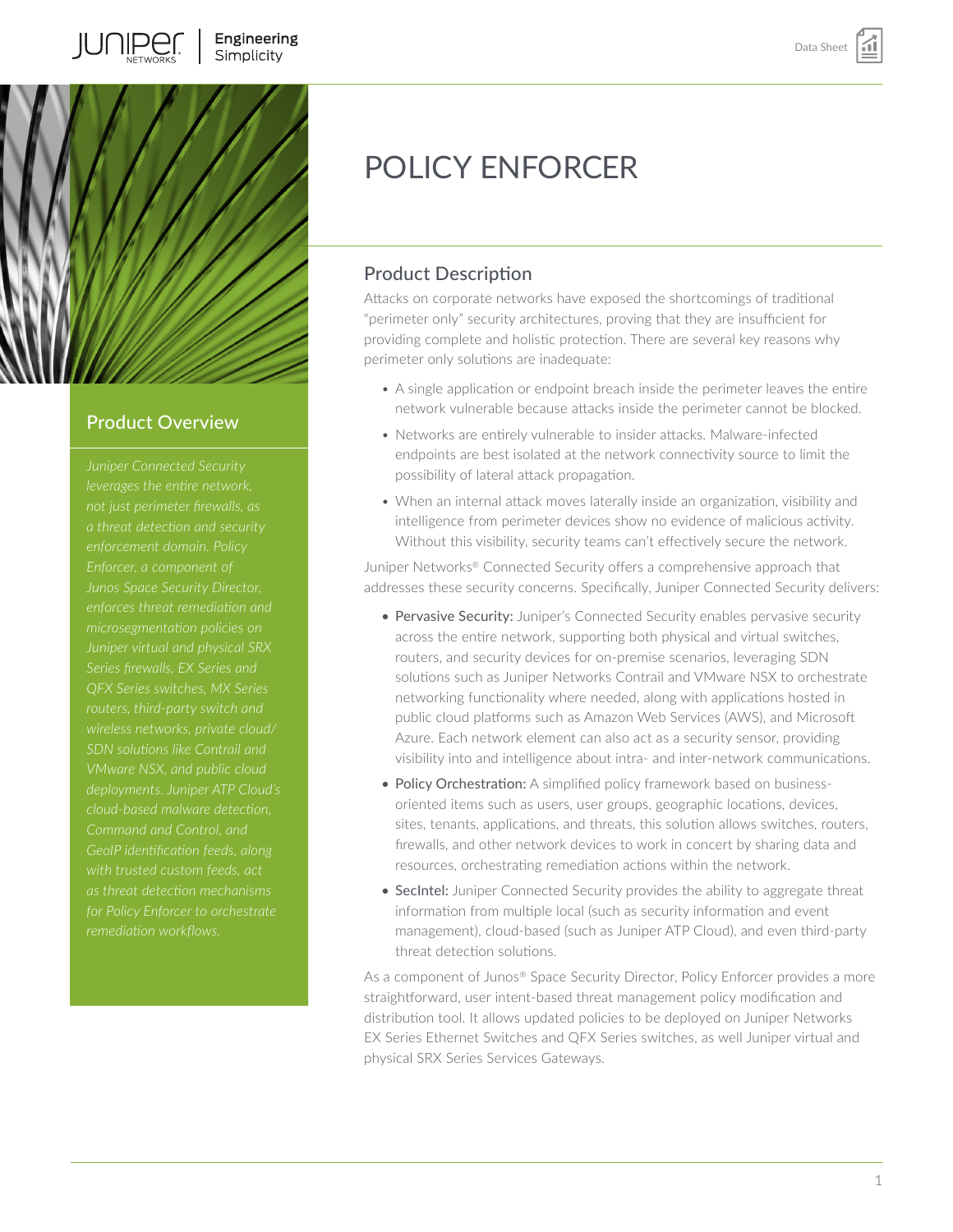## Architecture and Key Components

With Policy Enforcer, information security is controlled and managed by security software. New devices are automatically covered by security policies instead of identifying their IP address as with other solutions. These software-defined, environments can be moved without affecting security policies and controls already in place. Other advantages include:

- Better and more detailed security. By providing better visibility into network activity, you can detect and respond faster to cyber threats and other security incidents by leveraging threat intelligence from multiple sources.
- Scalability and cost savings. A software-based model allows you to quickly and easily scale security up or down based on your immediate needs, all without having to add or subtract hardware that is expensive to buy and maintain.
- Simpler solution. Hardware security architectures can be complex due to the servers and specialized physical devices required. In a software model, security is based on policies. Policy Enforcer protects information anywhere it resides without depending on its physical location.

## Features and Benefits

#### Table 1. Policy Enforcer Features and Benefits

| Feature                                                              | <b>Description</b>                                                                                                                                     | <b>Benefits</b>                                                                                                                                                                                                                                                                             |
|----------------------------------------------------------------------|--------------------------------------------------------------------------------------------------------------------------------------------------------|---------------------------------------------------------------------------------------------------------------------------------------------------------------------------------------------------------------------------------------------------------------------------------------------|
| <b>Infected Host Blocking</b>                                        | Blocks traffic based on threat information provided by<br>Juniper ATP Cloud through SecIntel                                                           | In addition to blocking traffic from infected entities on the perimeter<br>firewalls, customers can take network-oriented actions like<br>quarantining to contain lateral threat movement inside the network.                                                                               |
| <b>Infected Host Tracking</b>                                        | Addresses change of common network identity-related<br>issues due to user and application mobility                                                     | Enforces consistent security policies for the entities even when the<br>underlying network identity (such as IP address) changes for the<br>infected hosts. The secure network tracks infected host movement<br>across the network to identify attempts to circumvent security<br>controls. |
| <b>Custom Threat Feed</b>                                            | Integrates custom/third-party threat feeds into the<br>Connected Security framework for automated incident<br>response                                 | Leverages existing customer investments in trusted third-party threat<br>feeds to enforce controls using Juniper solutions.                                                                                                                                                                 |
| Metadata-Based Dynamic Access<br><b>Control Policies</b>             | Provides cloud-ready policy model enabling agile workloads<br>common in private and public cloud deployments                                           | Implements a consistent security policy model that supports<br>on-premises as well as different cloud deployments, reducing the<br>operational costs of maintaining different rule sets for different<br>domains.                                                                           |
| Microsegmentation for Private<br><b>Cloud Deployments</b>            | Integrates with VMware NSX and Juniper Contrail SDN<br>platforms for private cloud workload segmentation                                               | Provides advanced security with granular segmentation for<br>application workloads in private clouds, leveraging integration with<br>Juniper Contrail and VMware NSX platforms.                                                                                                             |
| <b>Public and Private Cloud Workload</b><br>and Metadata Discovery   | Discovers dynamic cloud workloads, including cloud-specific<br>metadata                                                                                | Delivers up-to-date policies on firewalls, even for agile and dynamic<br>workloads, reducing the time required to support security for cloud<br>workloads.                                                                                                                                  |
| Threat Mitigation for Private and<br><b>Public Cloud Deployments</b> | Integrates with AWS, Google Cloud, Microsoft Azure,<br>VMware, KVM, Hyper-V, and Juniper Contrail Cloud<br>platforms for multicloud threat remediation | Identifies infected application components wherever the application<br>may be running, mitigating lateral threat propagation inside the<br>network.                                                                                                                                         |
| <b>DDoS Mitigation</b>                                               | Integrates with Juniper MX Series routers                                                                                                              | Updates BGP Flowspec on MX Series routers to mitigate active<br>DDoS attacks forwarding traffic to scrubbing centers or blocking<br>traffic from reaching victim hosts inside the network.                                                                                                  |
| <b>Monitoring Dashboards</b>                                         | Offers threat-related dashboards for easy identification of<br>the entire network's threat posture                                                     | Allows customers to see the threats entering their network, as well<br>as infected endpoints, at any time.                                                                                                                                                                                  |
| <b>RESTful APIs for Automation</b>                                   | Provides RESTful APIs to use in conjunction with<br>automation tools                                                                                   | Automates configuration and management of physical, logical, or<br>virtual SRX Series devices, and the security features on EX Series<br>and QFX Series switches.                                                                                                                           |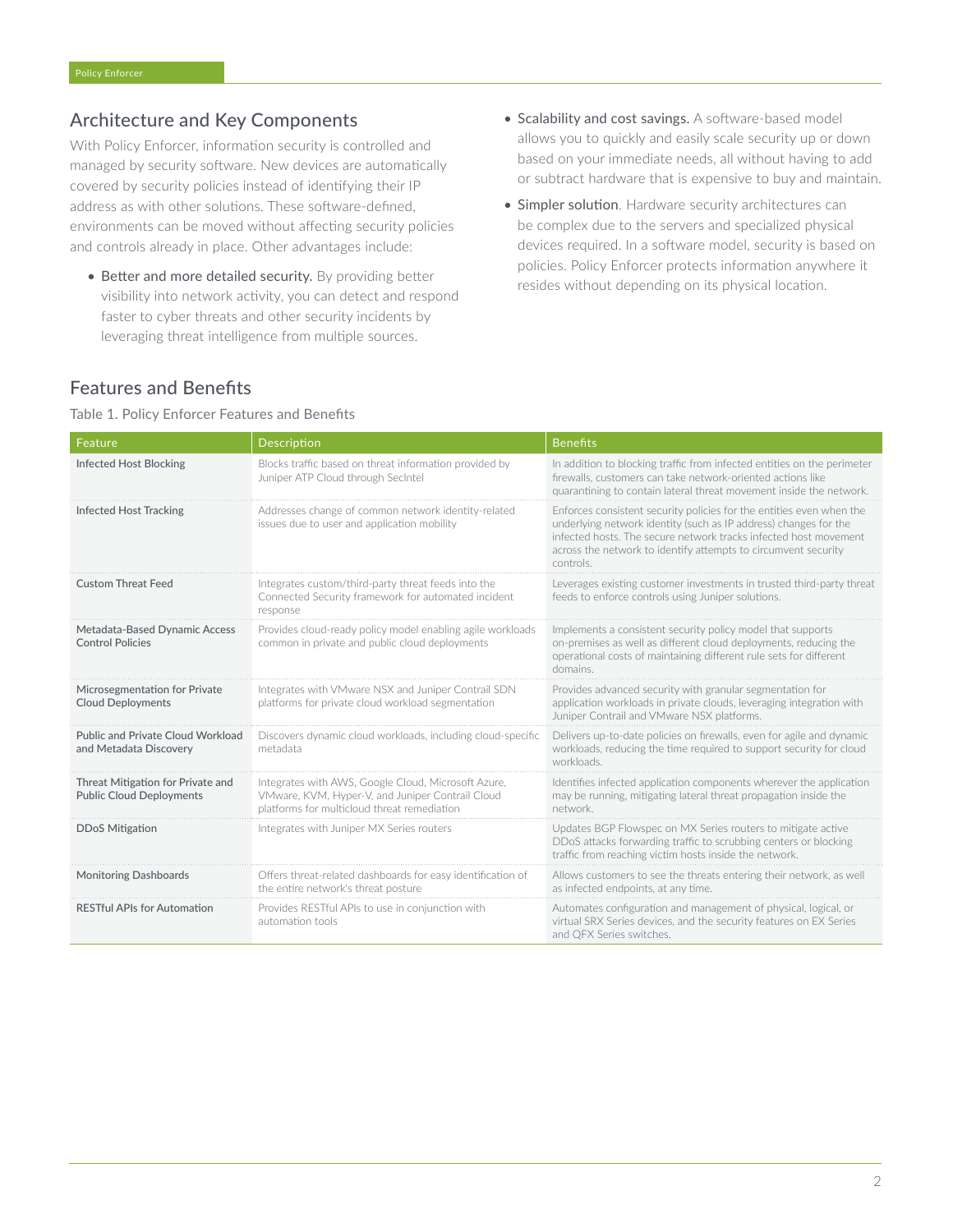## Specifications

Table 2 captures the Juniper SecIntel threat feeds provided through Juniper ATP Cloud and supported on different Juniper SRX Series Services Gateways in the latest release of Policy Enforcer.

#### Table 2. Supported Juniper SecIntel Threat Feeds on SRX Series Devices

| Models/Platform                                  | <b>Supported Threat Feeds</b>           |
|--------------------------------------------------|-----------------------------------------|
| vSRX: 2 VCPUs, 4 GB RAM<br>(server requirements) |                                         |
| SRX4100, SRX4200                                 |                                         |
| SRX4600                                          | CC. AntiMalware. Infected Hosts. GEO IP |
| SRX340, SRX345, SRX380,<br>SRX550M, SRX1500      |                                         |
| SRX5400, SRX5600, SRX5800                        |                                         |
| SRX300, SRX320                                   | CC. GEO IP                              |

Similarly, different Policy Enforcer deployments are supported on other Juniper EX Series and QFX Series switch platforms, as shown in Table 3.

## Table 3. Supported Policy Enforcer Deployment Modes on EX Series and QFX Series Devices

| Models'                                                                                        | <b>Supported Policy Enforcer Modes</b>            |
|------------------------------------------------------------------------------------------------|---------------------------------------------------|
| EX2200, EX3300, EX4200,<br>EX4300, EX9200, EX2300,<br>EX3400, OFX5100.<br><b>OFX5200, vOFX</b> | Juniper ATP Cloud with PE (part of Secure Fabric) |

Policy Enforcer supports threat remediation for end points connected to third-party switch platforms, as shown in Table 4.

### Table 4. Supported Third-Party Switch Platforms\*

| Models                                                                         | <b>Supported Policy Enforcer Modes</b>    |  |
|--------------------------------------------------------------------------------|-------------------------------------------|--|
| Cisco ISE                                                                      |                                           |  |
| HP Aruba Clearpass                                                             | ATP Cloud with PE (part of Secure Fabric) |  |
| Forescout CounterAct                                                           |                                           |  |
| * Specific switch and wireless devices based on the NAC solution capabilities. |                                           |  |

Policy Enforcer integration with VMware NSX requires the following components, detailed in Table 5.

### Table 5. VMware NSX Support

| Models                            | <b>Supported Policy Enforcer Modes</b>             |
|-----------------------------------|----------------------------------------------------|
| VMware NSX                        |                                                    |
| VMware vCenter and<br><b>FSXi</b> | Microsegmentation and threat remediation with vSRX |
| vSRX version                      |                                                    |

Policy Enforcer integration with Juniper Contrail requires the following components, detailed in Table 6.

#### Table 6. Juniper Contrail Support

| Models           | Supported Policy Enforcer Modes                    |  |
|------------------|----------------------------------------------------|--|
| Juniper Contrail |                                                    |  |
| vSRX version     | Microsegmentation and threat remediation with vSRX |  |

Policy Enforcer for public cloud requires the following components detailed in Table 7.

Table 7. AWS Support

| Models       | Supported Policy Enforcer Modes         |
|--------------|-----------------------------------------|
| vSRX version | vSRX policy based on workload discovery |

## Juniper Networks Services and Support

Juniper Networks is the leader in performance-enabling services that are designed to accelerate, extend, and optimize your high-performance network. Our services allow you to maximize operational efficiency while reducing costs and minimizing risk, achieving a faster time to value for your network. Juniper Networks ensures operational excellence by optimizing the network to maintain required levels of performance, reliability, and availability. For more details, please visit [www.juniper.net/](http://www.juniper.net/us/en/products-services) [us/en/products-services](http://www.juniper.net/us/en/products-services).

## Ordering Information

### Junos Space Appliance

Junos Space Virtual Appliance includes the complete Junos Space software package as well as the Junos OS operating system. It requires users to create a virtual machine to deploy the appliance. The recommended specifications for the virtual machine are identical to the specifications of the physical appliance. See [www.juniper.net/documentation/product/en\\_](https://www.juniper.net/documentation/product/en_US/security-director) [US/security-director.](https://www.juniper.net/documentation/product/en_US/security-director) For ordering information, please contact your Juniper sales representative.

### Policy Enforcer

The Policy Enforcer software is licensed based on the number of networking and security devices you will manage in the Secure Network. For example, if you manage up to 20 SRX Series firewalls and 80 EX Series switches, you would purchase a single license for SDSN-PE-100. In the case of AWS, each VPC that leverages vSRX as the gateway will use two device units—one for the vSRX and one for the VPC itself to address the threat remediation and workload discovery scenarios.

Note: You do not need to purchase a separate license for high availability (HA). For ordering information, please contact your Juniper sales representative.